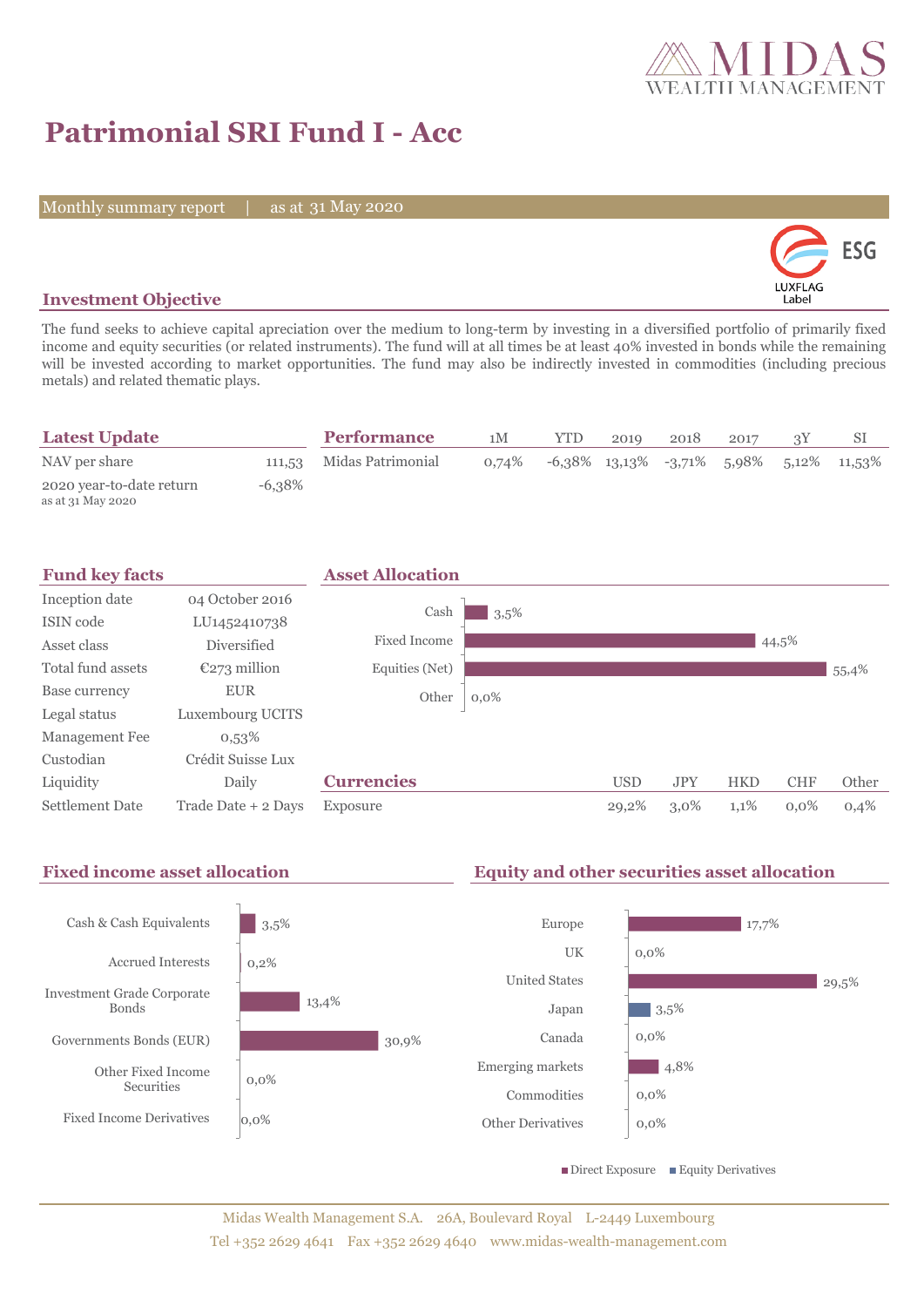

# **Patrimonial SRI Fund I - Acc**

Monthly summary report | as at 31 May 2020

| Top 10 fixed income holdings          | <b>YTM</b> | Rating     | Weigh   |
|---------------------------------------|------------|------------|---------|
| NETHERLANDS GOVT: NETHER 3 1/4 07/    | $-0.5%$    | <b>AAA</b> | 2,7%    |
| DEUTSCHLAND REP: DBR o 08/15/29       | $-0.3%$    | AAA        | 2,6%    |
| NETHERLANDS GOVT : NETHER 0 3/4 07    | $-0.3%$    | AAA        | $2,0\%$ |
| BTPS: BTPS 1 07/15/22                 | 0,2%       | BBB-       | 1,9%    |
| BTPS: BTPS 2 1/2 11/15/25             | 0.9%       | BBB-       | 1,6%    |
| EUROPEAN INVT BK : EIB o 3/8 07/16/25 | $-0.4%$    | AAA        | 1,5%    |
| AGENCE FRANCAISE : AGFRNC 0 1/8 11/1! | $-0,2%$    | AA         | 1,5%    |
| BUNDESSCHATZANW: BKO 0 03/11/22       | $-0.6%$    | <b>NR</b>  | 1,5%    |
| BTPS: BTPS 0.35 02/01/25              | 0,7%       | BBB-       | 1,4%    |
| DEUTSCHLAND REP: DBR 11/4 08/15/48    | 0,2%       | AAA        | 1,4%    |

**Fixed income rating breakdown** 



| Top 10 equity holdings           | Sector                        | Weight |
|----------------------------------|-------------------------------|--------|
| <b>ALTICE NV - A</b>             | <b>Communication Services</b> | 3,1%   |
| AMAZON.COM INC                   | <b>Consumer Discretionary</b> | 2,2%   |
| ALIBABA GROUP HOLDING-SP ADR     | <b>Consumer Discretionary</b> | 2,0%   |
| NVIDIA CORP                      | <b>Information Technology</b> | 1,8%   |
| <b>MEDTRONIC PLC</b>             | Health Care                   | 1,8%   |
| <b>APPLE INC</b>                 | <b>Information Technology</b> | 1,8%   |
| <b>MICROSOFT CORP</b>            | <b>Information Technology</b> | 1,7%   |
| <b>ALPHABET INC-CL A</b>         | <b>Communication Services</b> | 1,6%   |
| <b>EQUINIX INC</b>               | <b>Real Estate</b>            | 1,6%   |
| <b>CHECK POINT SOFTWARE TECH</b> | <b>Information Technology</b> | 1,6%   |

#### **Equity sector breakdown**

| <b>Consumer Discretionary</b><br><b>Consumer Staples</b> | 12,4%<br>6,7% |
|----------------------------------------------------------|---------------|
| Energy                                                   | $0,0\%$       |
| Financials                                               | 0,0%          |
| Health Care                                              | 14,0%         |
| <b>Information Technology</b>                            | 34.7%         |
| Industrials                                              | 5,7%          |
| Materials                                                | $0,0\%$       |
| <b>Communication Services</b>                            | 14,2%         |
| Utilities                                                | 4,9%          |
| <b>Real Estate</b>                                       | 7,4%          |



## **Thematics breakdown Top 5 funds and other holdings**

| iShares S&P 500 Financials Sector UCITS ETI      | $2.1\%$ |
|--------------------------------------------------|---------|
| iShares EURO STOXX Banks 30-15 UCITS ET          | 1.7%    |
| Quaero Bamboo                                    | 1,7%    |
| iShares STOXX Europe 600 Automobiles & $P_{\xi}$ | $1.6\%$ |
| iShares STOXX Europe 600 Oil & Gas UCITS         | $1.1\%$ |
| iShares STOXX Europe 600 Travel & Leisure 1 0,7% |         |